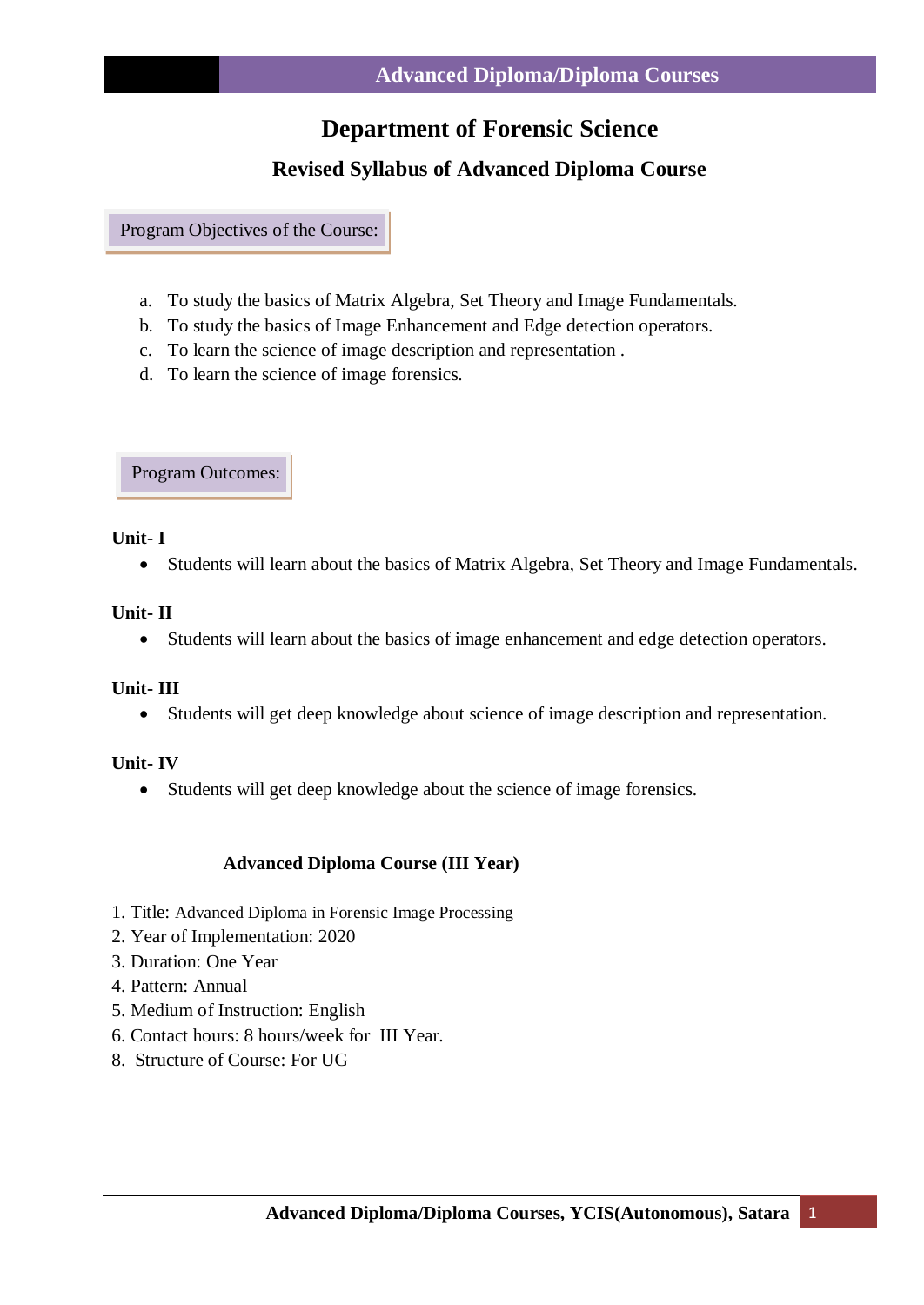# **Advanced Diploma/Diploma Courses**

| Year         | Paper No. and<br><b>Name</b>                         | <b>Contact</b><br><b>Hours</b> | <b>Credits</b><br>$\vert$ (1Credid = 12H) $\vert$ Annual Exam $\vert$ Internal $\vert$ | <b>Marks</b> |  |              |
|--------------|------------------------------------------------------|--------------------------------|----------------------------------------------------------------------------------------|--------------|--|--------------|
|              |                                                      |                                |                                                                                        |              |  | <b>Total</b> |
| 3            | AD FT<br>301: Image<br>processing                    | 48                             | 4                                                                                      |              |  | 100          |
|              | <b>ADF L302:</b><br>Forensic Image<br>Processing Lab | 96                             | 4                                                                                      |              |  | 100          |
|              | ADFP303:Project<br>work                              | 24                             | $\overline{2}$                                                                         |              |  | 50           |
|              | <b>Total</b>                                         | 168                            | 10                                                                                     |              |  | 250          |
| <b>Total</b> |                                                      |                                |                                                                                        |              |  |              |

C: Certificate, D: Diploma, AD: Advanced Diploma, \* : Name of Subject, T : Theory, L: Lab, P: Project

### **ADFT 301: Forensic Image Processing (Contact Hrs: 48 Credits: 04)**

### **Learning Objectives:**

- e. To study the basics of Matrix Algebra, Set Theory and Image Fundamentals.
- f. To study the basics of Image Enhancement and Edge detection operators.
- g. To learn the science of image description and representation.
- h. To learn the science of image forensics*.*

### **(Minimum 4)**

### **Unit I: Mathematics preliminaries and Image Fundamentals:**

**Matrix Algebra:** Definitions, matrix arithmetic, transpose, powers, trace and determinant of

matrices.

**Set Theory:** definition and representation of set, subset and power set, associative, commutative and distributive properties of set, definition and concepts of function.

Basic concepts of co-ordinate geometry, complex numbers and derivatives.

**Image Fundamentals:** definition and types of image, co-ordinate convention, Human visual

system and computer vision system, digitization and Shannon sampling theorem, zooming and shrinking of an image, relationship between pixels: neighbors, adjacency, connectivity and path, Distance measures between  $\mu$ ixels.  $(15)$ 

#### **Unit II: Image Enhancement:**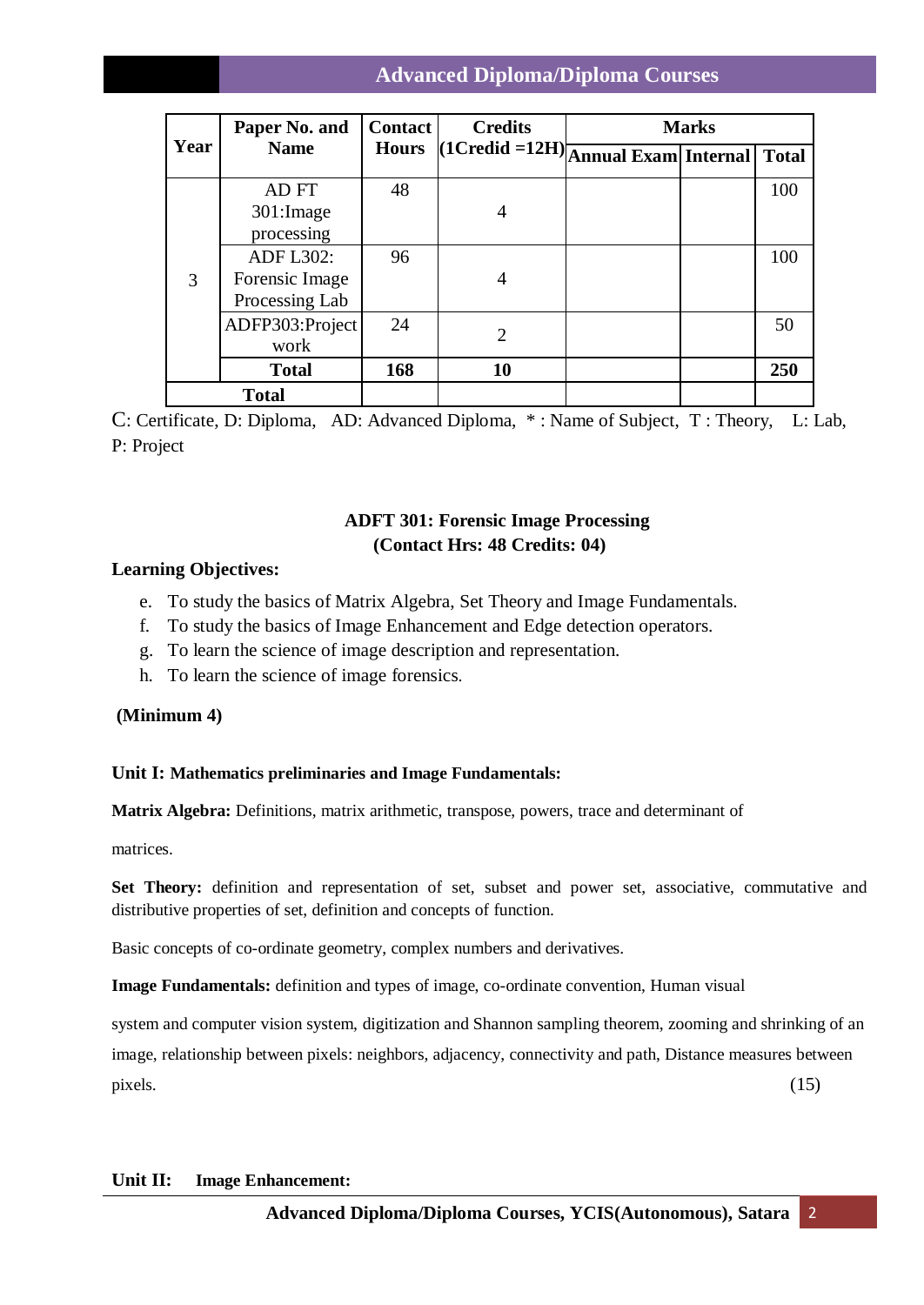### **Advanced Diploma/Diploma Courses**

Introduction and scope of image enhancement, Image enhancement in spatial domain: point

processing-basic point operators, histogram normalization and histogram equalization,

thresholding, Mask processing-mean filter, median filter, Gaussian and Laplacian filter. Image enhancement in frequency domain-concepts of Fourier transform and enhancement in frequency domain, power spectrum and phase angle, Low pass, high pass and band pass filters, homomorphic filtering, correspondence of filtering in the spatial and frequency domain.

**Edge detection operators:** Sobel, Prewitt, Roberts, Canny and Laplacian operators(15)

#### **Unit III: Image Description and Representation:**

**Mathematical morphology:** basic morphological concepts, binary dilation and erosion, opening and closing, hit-or-miss transformation, gray-scale dilation and erosion, opening and closing, top hat and geodesic transformation.

**Compression:** basic concepts of image compression, redundancy and fidelity criteria, image

compression models, lossy compression: vector quantization, loss less compression: run length coding, Huffman transformation, JPEG compression.

**Wavelet:** Basic concepts of wavelet and multi resolution processing

**Feature Extraction:** Basic concepts of feature extraction and description of images.(15)

#### **Unit IV: Image Forensics:**

Introduction and scope of image forensics, **Source Identification:** overview of image source

identification, digital camera and image sensors, identification based on sensor defects and

physical defects.

**Authentication of image evidence:** image tampering and its type, detection of image tampering based on scene, optics, sensor, processing and image property.

**Steganography and digital watermarking:** introduction and scope of Steganography and digital watermarking, comparative study Steganography and digital watermarking, basic concepts of Steganography and digital watermarking models, basic concepts of digital watermarking security and steganalysis.(15)

#### **Learning Outcomes:**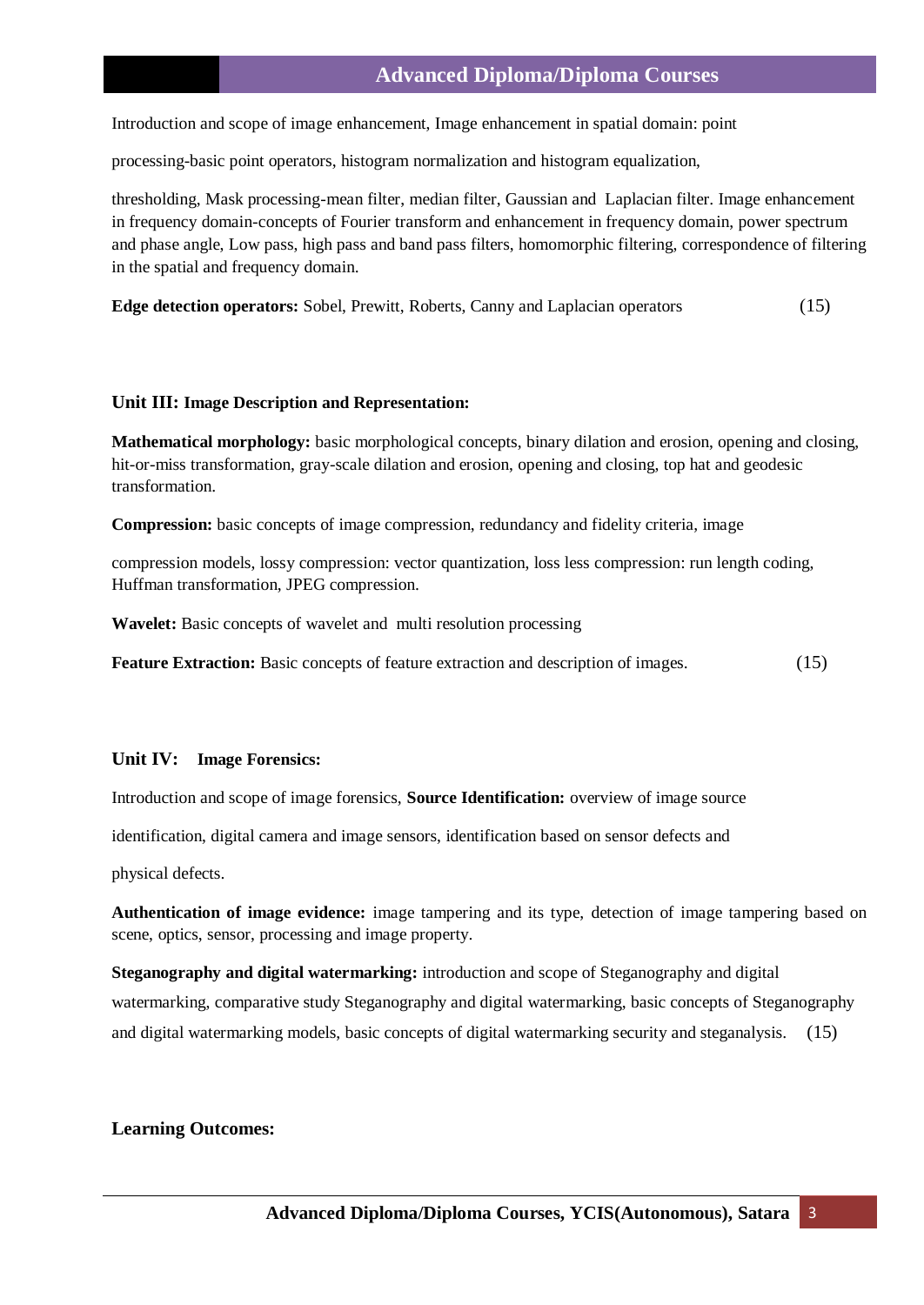- After completion of the unit, Student is able to the basics of Matrix Algebra, Set Theory and Image Fundamentals
- Students will learn about the basics of image enhancement and edge detection operators.
- Students will get deep knowledge about science of image description and representation.
- Students will get deep knowledge about the science of image forensics.

### **Reference Books**:

- Digital Image Processing by Gonzalez and Woods
- Digital Image Processing and Analysis by Chanda and Majumdar
- Feature Extraction and Analysis by Mark Nixon
- Digital Image Processing by Ionis Pitas
- Digital Image Processing by Anil K Jain
- Image Forensics by N Hussain

## **ADFL 302 (Practical): Image Processing Lab (Contact Hrs: 96 Credits: 04)**

#### **Learning Objectives:**

Students will be able to understand about the MATLAB.

To study the basic of MATLAB.

To study the MATLAB code for enhancement of image using mean and median filters.

To study the MATLAB code for implementing gray-scale morphological operators.

To study the MATLAB code for image detection.

#### **List of Practical's**

- 1. Write a MATLAB code for read and write of a digital image
- 2. Write a MATLAB code for enhancement of image using mean and median filters
- 3. Write a MATLAB code for enhancement of image using low pass and high pass filters
- 4. Write a MATLAB code for edge detection using Sobel and Prewitt operators
- 5. Write a MATLAB code for edge detection using Canny operator
- 6. Write a MATLAB code for implementing gray-scale morphological operators
- 7. Write a MATLAB code implementing binary morphological operators.
- 8. Write a MATLAB code for image tampering detection